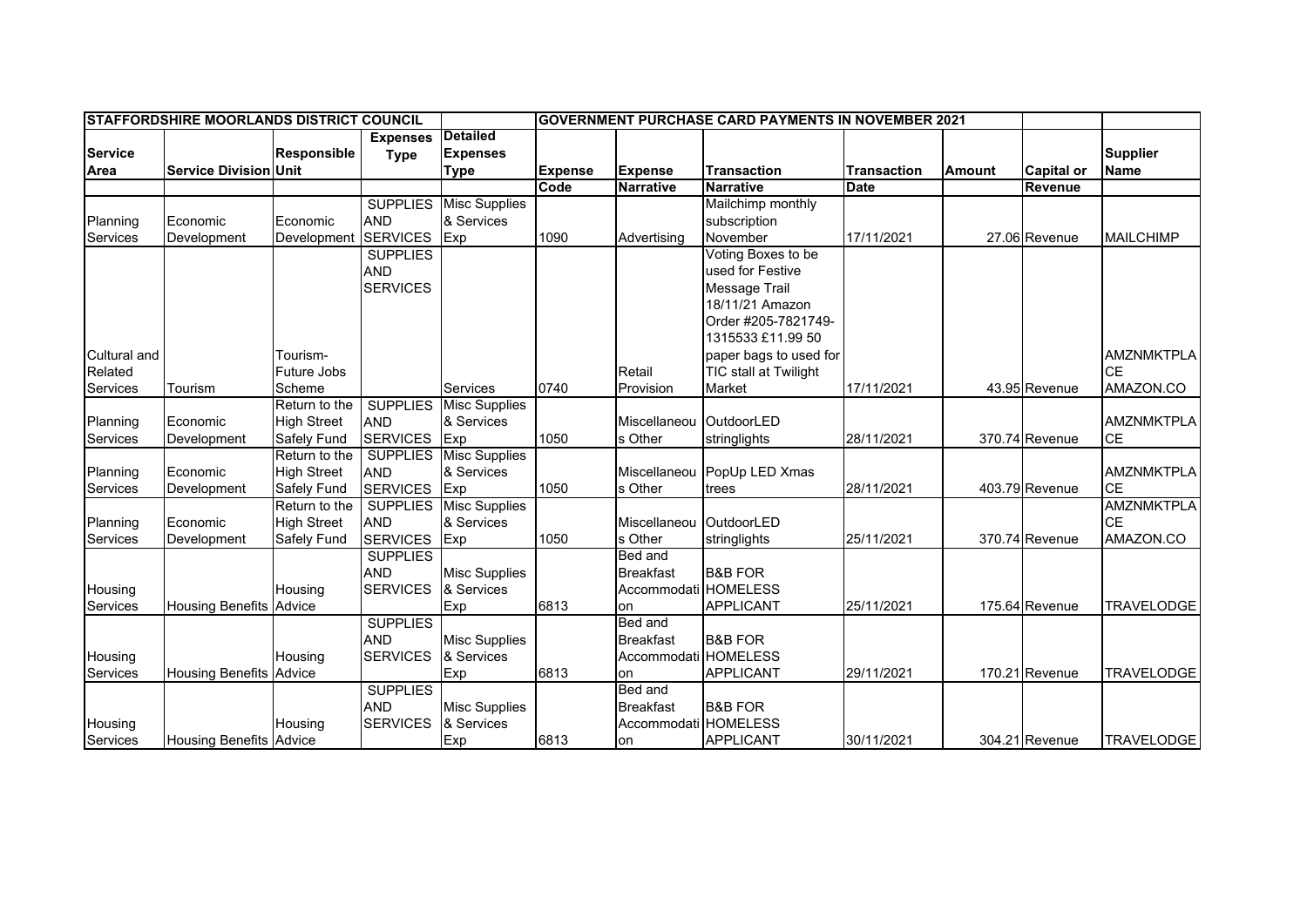|          |                         |                            | <b>SUPPLIES</b>   |                      |      |                     | Wreaths for                 |            |                |                    |
|----------|-------------------------|----------------------------|-------------------|----------------------|------|---------------------|-----------------------------|------------|----------------|--------------------|
|          |                         | Member &                   | <b>AND</b>        |                      |      |                     | Remembrance Day at          |            |                | <b>ROYAL</b>       |
| Central  | <b>Central Services</b> | Electoral                  | <b>SERVICES</b>   |                      |      | Mayoral &           | Nicholson War               |            |                | <b>BRITISH</b>     |
| Services | to the Public           | Services                   |                   | <b>Expenses</b>      | 6651 | <b>Civic Events</b> | Memorial, Leek              | 04/11/2021 | 100.00 Revenue | <b>LEGION</b>      |
|          |                         |                            |                   |                      |      |                     | <b>Tickets for Chairman</b> |            |                |                    |
|          |                         |                            | <b>EXPENDIT</b>   |                      |      |                     | & Consort for Lord          |            |                |                    |
|          |                         |                            | <b>URE</b>        | <b>EXPENDITUR</b>    |      |                     | Mayor of SOT's              |            |                | <b>STOKE ON</b>    |
|          |                         | Chairman's                 |                   | <b>E DURING</b>      |      |                     | Charity Curry Night on      |            |                | <b>TRENT CITY</b>  |
| N/A      | N/A                     | expenses                   |                   | <b>YEAR</b>          | 7010 | Purchases           | 13 Dec 2021                 | 16/11/2021 | 50.00 Revenue  | CO                 |
|          |                         |                            | <b>SUPPLIES</b>   | <b>Misc Supplies</b> |      |                     |                             |            |                |                    |
| Central  | Corporate               |                            | <b>AND</b>        | & Services           |      |                     | <b>INVOICE 2046761.</b>     |            |                | <b>QUEST MEDIA</b> |
| Services | Management              | Procurement                | <b>SERVICES</b>   | Exp                  | 1090 | Advertising         | PHOTO PRINTING              | 03/11/2021 | 8.33 Revenue   | <b>NETWORK LT</b>  |
|          |                         |                            |                   | Indirect             |      |                     | <b>ADVERT FOR</b>           |            |                | WWW.WMEM           |
| Central  | Corporate               | Executive                  | EMPLOYEE employee |                      |      | Adverts for         | <b>FINANCE DIRECTOR</b>     |            |                | PLOYERS.OR         |
| Services | Management              | <b>Directors</b>           | S                 | expenses             | 0054 | Staff               | (50%)                       | 03/11/2021 | 115.00 Revenue | G.UK               |
|          |                         |                            | <b>SUPPLIES</b>   | <b>Misc Supplies</b> |      |                     |                             |            |                | WWW.WMEM           |
| Central  | Corporate               | Executive                  | <b>AND</b>        | & Services           |      | Recharge            | ADVERT 11050054             |            |                | PLOYERS.OR         |
| Services | Management              | <b>Directors</b>           | <b>SERVICES</b>   | Exp                  | 0773 | <b>High Peak</b>    | FINANCE DIRECTOR 03/11/2021 |            | 115.00 Revenue | G.UK               |
|          |                         |                            |                   |                      |      |                     |                             |            |                |                    |
| Central  | Corporate               | Transformatio TRANSPOR Car |                   |                      |      | Transport /         | <b>TRAIN TICKETS FOR</b>    |            |                | TRAINLINE.C        |
| Services | Management              | n                          |                   | Allowances           | 0480 | <b>Expenses</b>     | an employee (50%)           | 04/11/2021 | 24.66 Revenue  | <b>OM</b>          |
|          |                         |                            | <b>SUPPLIES</b>   | <b>Misc Supplies</b> |      |                     | <b>TRAIN TICKETS</b>        |            |                |                    |
| Central  | Corporate               | Transformatio AND          |                   | & Services           |      | Recharge            | 13810480 an                 |            |                | TRAINLINE.C        |
| Services | Management              |                            | <b>SERVICES</b>   | Exp                  | 0773 | <b>High Peak</b>    | employee                    | 04/11/2021 | 24.65 Revenue  | <b>OM</b>          |
|          |                         |                            |                   |                      |      |                     |                             |            |                |                    |
| Central  | Corporate               | Transformatio TRANSPOR Car |                   |                      |      | Transport /         | <b>TRAIN TICKETS FOR</b>    |            |                | <b>TRAINLINE.C</b> |
| Services | Management              |                            |                   | Allowances           | 0480 | Expenses            | an employee (50%)           | 04/11/2021 | 14.16 Revenue  | <b>OM</b>          |
|          |                         |                            | <b>SUPPLIES</b>   | <b>Misc Supplies</b> |      |                     | <b>TRAIN TICKETS</b>        |            |                |                    |
| Central  | Corporate               | Transformatio AND          |                   | & Services           |      | Recharge            | 13810480 an                 |            |                | TRAINLINE.C        |
| Services | Management              |                            | <b>SERVICES</b>   | Exp                  | 0773 | <b>High Peak</b>    | employee                    | 04/11/2021 | 14.16 Revenue  | <b>OM</b>          |
|          |                         |                            |                   | Indirect             |      |                     | <b>MEMBERSHIP FEE</b>       |            |                |                    |
| Planning | Development             | Development                | EMPLOYEE employee |                      |      | Professional        | FOR an employee             |            |                | ROYAL TOWN         |
| Services | Control                 | Control                    | S                 | expenses             | 0006 | Fees                | (50%)                       | 15/11/2021 | 160.5 Revenue  | <b>PLANNING</b>    |
|          |                         |                            | <b>SUPPLIES</b>   | <b>Misc Supplies</b> |      |                     | <b>MEMBERSHIP</b>           |            |                |                    |
| Planning | Development             | Development                | <b>AND</b>        | & Services           |      | Recharge            | 11200006 an                 |            |                | <b>ROYAL TOWN</b>  |
| Services | Control                 | Control                    | <b>SERVICES</b>   | Exp                  | 0773 | <b>High Peak</b>    | employee (50%)              | 15/11/2021 | 160.5 Revenue  | <b>PLANNING</b>    |
|          |                         |                            |                   | Indirect             |      |                     | <b>MEMBERSHIP FEE</b>       |            |                |                    |
| Central  | Corporate               | Corporate                  | EMPLOYEE employee |                      |      | Professional        | FOR an employee             |            |                | WWW.CIPFA.         |
| Services | Management              | Policy                     | S                 | expenses             | 0006 | Fees                | (50%)                       | 15/11/2021 | 171.75 Revenue | ORG.UK             |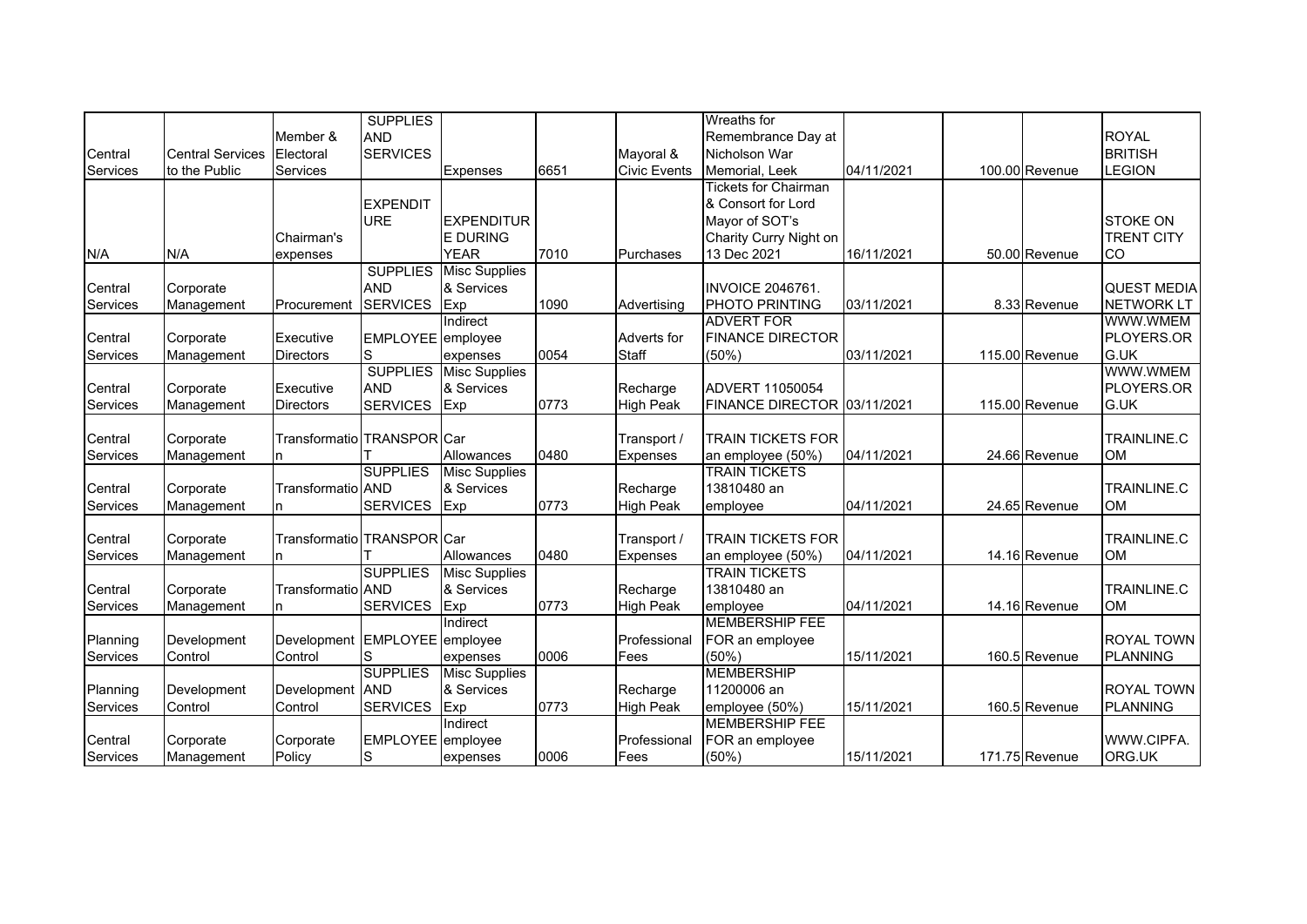|          |             |                               | <b>SUPPLIES</b>   | <b>Misc Supplies</b> |      |                  | <b>MEMBERSHIP</b>     |            |                |                   |
|----------|-------------|-------------------------------|-------------------|----------------------|------|------------------|-----------------------|------------|----------------|-------------------|
| Central  | Corporate   | Corporate                     | <b>AND</b>        | & Services           |      | Recharge         | 13790006 an           |            |                | WWW.CIPFA.        |
| Services | Management  | Policy                        | <b>SERVICES</b>   | Exp                  | 0773 | <b>High Peak</b> | employee (50%)        | 15/11/2021 | 171.75 Revenue | ORG.UK            |
|          |             |                               |                   | Indirect             |      |                  | <b>MEMBERSHIP FEE</b> |            |                |                   |
| Planning | Development | Development EMPLOYEE employee |                   |                      |      | Professional     | FOR an employee       |            |                | <b>ROYAL TOWN</b> |
| Services | Control     | Control                       | S                 | expenses             | 0006 | Fees             | (50%)                 | 15/11/2021 | 160.5 Revenue  | <b>PLANNING</b>   |
|          |             |                               | <b>SUPPLIES</b>   | <b>Misc Supplies</b> |      |                  | <b>MEMBERSHIP</b>     |            |                |                   |
| Planning | Development | Development                   | <b>AND</b>        | & Services           |      | Recharge         | 11200006 an           |            |                | ROYAL TOWN        |
| Services | Control     | Control                       | <b>SERVICES</b>   | Exp                  | 0773 | <b>High Peak</b> | employee(50%)         | 15/11/2021 | 160.5 Revenue  | <b>PLANNING</b>   |
|          |             |                               |                   | Indirect             |      |                  | <b>MEMBERSHIP FEE</b> |            |                |                   |
| Planning | Development | Development EMPLOYEE employee |                   |                      |      | Professional     | FOR 3 employees       |            |                | <b>ROYAL TOWN</b> |
| Services | Control     | Control                       | S                 | expenses             | 0006 | Fees             | (50%)                 | 17/11/2021 | 481.5 Revenue  | <b>PLANNING</b>   |
|          |             |                               | <b>SUPPLIES</b>   | <b>Misc Supplies</b> |      |                  | <b>MEMBERSHIP</b>     |            |                |                   |
| Planning | Development | Development AND               |                   | & Services           |      | Recharge         | 112000063             |            |                | <b>ROYAL TOWN</b> |
| Services | Control     | Control                       | <b>SERVICES</b>   | Exp                  | 0773 | <b>High Peak</b> | employees (50%)       | 17/11/2021 | 481.5 Revenue  | PLANNING          |
|          |             |                               |                   | Indirect             |      |                  | <b>MEMBERSHIP FEE</b> |            |                |                   |
| Planning | Development | Development EMPLOYEE employee |                   |                      |      | Professional     | FOR an employee       |            |                | <b>ROYAL TOWN</b> |
| Services | Control     | Control                       | S                 | expenses             | 0006 | Fees             | (50%)                 | 24/11/2021 | 160.5 Revenue  | <b>PLANNING</b>   |
|          |             |                               | <b>SUPPLIES</b>   | <b>Misc Supplies</b> |      |                  | <b>MEMBERSHIP</b>     |            |                |                   |
| Planning | Development | Development                   | <b>AND</b>        | & Services           |      | Recharge         | 11200006 an           |            |                | <b>ROYAL TOWN</b> |
| Services | Control     | Control                       | <b>SERVICES</b>   | Exp                  | 0773 | <b>High Peak</b> | employee(50%)         | 24/11/2021 | 160.5 Revenue  | PLANNING          |
|          |             |                               |                   | Indirect             |      |                  | <b>MEMBERSHIP FEE</b> |            |                |                   |
| Planning | Development | Development EMPLOYEE employee |                   |                      |      | Professional     | FOR an employee       |            |                | <b>ROYAL TOWN</b> |
| Services | Control     | Control                       | lS                | expenses             | 0006 | Fees             | (50%)                 | 24/11/2021 | 80.5 Revenue   | <b>PLANNING</b>   |
|          |             |                               | <b>SUPPLIES</b>   | <b>Misc Supplies</b> |      |                  | <b>MEMBERSHIP</b>     |            |                |                   |
| Planning | Development | Development                   | <b>AND</b>        | & Services           |      | Recharge         | 11200006 an           |            |                | <b>ROYAL TOWN</b> |
| Services | Control     | Control                       | <b>SERVICES</b>   | Exp                  | 0773 | <b>High Peak</b> | employee(50%)         | 24/11/2021 | 80.5 Revenue   | PLANNING          |
|          |             |                               |                   | Indirect             |      |                  | <b>MEMBERSHIP FEE</b> |            |                |                   |
| Central  | Corporate   | Executive                     | EMPLOYEE employee |                      |      | Professional     | FOR an employee       |            |                | WWW.CIPFA.        |
| Services | Management  | <b>Directors</b>              | S                 | expenses             | 0006 | Fees             | (50%)                 | 24/11/2021 | 171.75 Revenue | ORG.UK            |
|          |             |                               | <b>SUPPLIES</b>   | <b>Misc Supplies</b> |      |                  | <b>MEMBERSHIP</b>     |            |                |                   |
| Central  | Corporate   | Executive                     | <b>AND</b>        | & Services           |      | Recharge         | 11050006 an           |            |                | WWW.CIPFA.        |
| Services | Management  | <b>Directors</b>              | <b>SERVICES</b>   | Exp                  | 0773 | <b>High Peak</b> | employee (50%)        | 24/11/2021 | 171.75 Revenue | ORG.UK            |
|          |             |                               |                   | Indirect             |      |                  | <b>MEMBERSHIP FEE</b> |            |                |                   |
| Planning | Development | Development EMPLOYEE employee |                   |                      |      | Professional     | FOR an employee       |            |                | <b>ROYAL TOWN</b> |
| Services | Control     | Control                       | S                 | expenses             | 0006 | Fees             | (50%)                 | 24/11/2021 | 160.5 Revenue  | <b>PLANNING</b>   |
|          |             |                               | <b>SUPPLIES</b>   | <b>Misc Supplies</b> |      |                  | <b>MEMBERSHIP</b>     |            |                |                   |
| Planning | Development | Development                   | <b>AND</b>        | & Services           |      | Recharge         | 11200006 an           |            |                | <b>ROYAL TOWN</b> |
| Services | Control     | Control                       | <b>SERVICES</b>   | Exp                  | 0773 | <b>High Peak</b> | employee(50%)         | 24/11/2021 | 160.5 Revenue  | <b>PLANNING</b>   |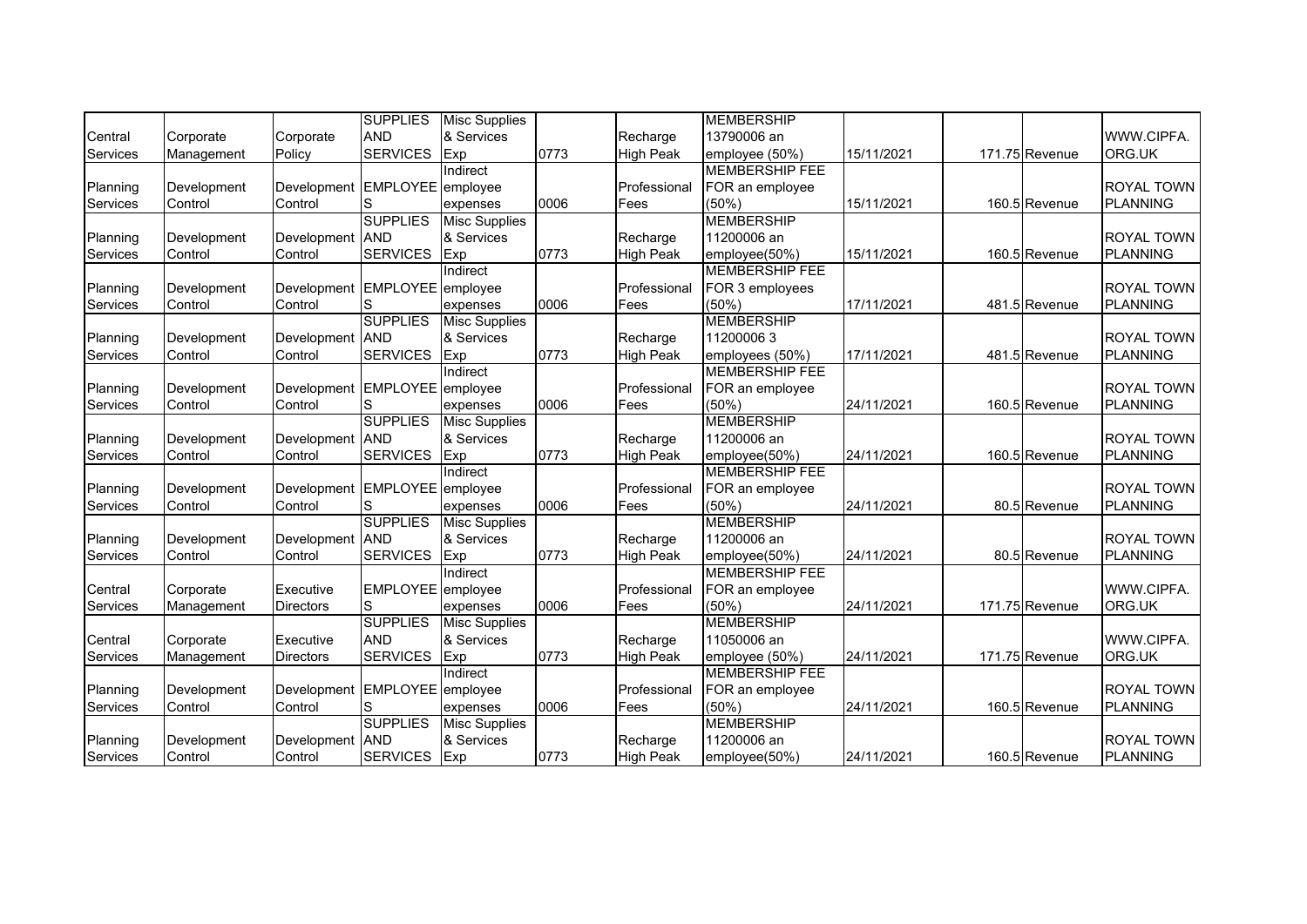|                 |                               |                               |                     | Indirect             |      |                  | LONG SERVICE              |            |               |                    |
|-----------------|-------------------------------|-------------------------------|---------------------|----------------------|------|------------------|---------------------------|------------|---------------|--------------------|
| Central         | Corporate                     |                               | EMPLOYEE employee   |                      |      |                  | Long Service AWARD FOR an |            |               | <b>VOUCHER</b>     |
| Services        | Management                    | Personnel                     | S                   | expenses             | 0097 | Awards           | employee (50%)            | 29/11/2021 | 50 Revenue    | <b>EXPRESS</b>     |
|                 |                               |                               | <b>SUPPLIES</b>     | <b>Misc Supplies</b> |      |                  | <b>LONG SERVICE</b>       |            |               |                    |
| Central         | Corporate                     |                               | <b>AND</b>          | & Services           |      | Recharge         | 16100097 an               |            |               | <b>VOUCHER</b>     |
| Services        | Management                    | Personnel                     | <b>SERVICES</b>     | Exp                  | 0773 | <b>High Peak</b> | employee (50%)            | 29/11/2021 | 50 Revenue    | <b>EXPRESS</b>     |
|                 |                               |                               |                     | Indirect             |      |                  | <b>MEMBERSHIP FEE</b>     |            |               |                    |
| Planning        | Development                   | Development EMPLOYEE employee |                     |                      |      | Professional     | FOR an employee           |            |               | ROYAL TOWN         |
| Services        | Control                       | Control                       | S                   | expenses             | 0006 | Fees             | (50%                      | 30/11/2021 | 160.5 Revenue | <b>PLANNING</b>    |
|                 |                               |                               | <b>SUPPLIES</b>     | Misc Supplies        |      |                  | <b>MEMBERSHIP</b>         |            |               |                    |
| Planning        | Development                   | Development                   | <b>AND</b>          | & Services           |      | Recharge         | 11200006 an               |            |               | <b>ROYAL TOWN</b>  |
| <b>Services</b> | Control                       | Control                       | <b>SERVICES</b>     | Exp                  | 0773 | <b>High Peak</b> | employee(50%)             | 30/11/2021 | 160.5 Revenue | <b>PLANNING</b>    |
| Environment     |                               |                               |                     |                      |      |                  |                           |            |               |                    |
| al and          |                               | Operational                   |                     |                      |      |                  |                           |            |               |                    |
| Regulatory      |                               | Services -                    | <b>TRANSPORICar</b> |                      |      | Transport /      | <b>TRAIN TICKETS FOR</b>  |            |               | <b>THETRAINLIN</b> |
| Services        | <b>Waste Collection Admin</b> |                               |                     | Allowances           | 0480 | <b>Expenses</b>  | 2 employees (50%)         | 30/11/2021 | 31.44 Revenue | E.COM              |
| Environment     |                               |                               |                     |                      |      |                  |                           |            |               |                    |
| al and          |                               | Operational                   | <b>SUPPLIES</b>     | <b>Misc Supplies</b> |      |                  | <b>TRAIN TICKETS FOR</b>  |            |               |                    |
| Regulatory      |                               | Services -                    | <b>AND</b>          | & Services           |      | Recharge         | 2 employees               |            |               | <b>THETRAINLIN</b> |
| Services        | <b>Waste Collection</b>       | Admin                         | <b>SERVICES</b>     | Exp                  | 0773 | <b>High Peak</b> | 14810480                  | 30/11/2021 | 31.43 Revenue | E.COM              |
|                 |                               |                               |                     | Indirect             |      |                  | <b>LONG SERVICE</b>       |            |               |                    |
| Central         | Corporate                     |                               | EMPLOYEE employee   |                      |      | Long Service     | AWARD FOR an              |            |               | MARKS&SPEN         |
| Services        | Management                    | Personnel                     | S                   | expenses             | 0097 | Awards           | employee (50%)            | 30/11/2021 | 20 Revenue    | CER PLC            |
|                 |                               |                               | <b>SUPPLIES</b>     | <b>Misc Supplies</b> |      |                  | LONG SERVICE              |            |               |                    |
| Central         | Corporate                     |                               | <b>AND</b>          | & Services           |      | Recharge         | 16100097 an               |            |               | MARKS&SPEN         |
| Services        | Management                    | Personnel                     | <b>SERVICES</b>     | Exp                  | 0773 | <b>High Peak</b> | employee (50%)            | 30/11/2021 | 20 Revenue    | CER PLC            |
|                 |                               | Land &                        |                     | Indirect             |      |                  | <b>MEMBERSHIP FEE</b>     |            |               |                    |
| Central         | Corporate                     | Property                      | EMPLOYEE employee   |                      |      | Professional     | FOR an employee           |            |               | <b>RICS SUBS</b>   |
| Services        | Management                    | Admin                         | S                   | expenses             | 0006 | Fees             | (50%)                     | 01/12/2021 | 269.5 Revenue | <b>UK CYBS</b>     |
|                 |                               |                               |                     |                      |      |                  |                           |            |               |                    |
| Cultural and    |                               |                               | <b>SUPPLIES</b>     | <b>Misc Supplies</b> |      |                  | <b>MEMBERSHIP</b>         |            |               |                    |
| Related         |                               | Countryside -                 | <b>AND</b>          | & Services           |      | Recharge         | 15700006 an               |            |               | <b>RICS SUBS</b>   |
| <b>Services</b> | Open Spaces                   | Admin                         | <b>SERVICES</b>     | Exp                  | 0773 | <b>High Peak</b> | employee (50%)            | 01/12/2021 | 269.5 Revenue | UK CYBS            |
|                 |                               |                               | <b>SUPPLIES</b>     | Communicatio         |      |                  |                           |            |               |                    |
| Central         | Corporate                     |                               | <b>AND</b>          | ns &                 |      | Hardware-        | <b>LIGHTNING DIGITAL</b>  |            |               |                    |
| Services        | Management                    | <b>IT Services</b>            | <b>SERVICES</b>     | Computing            | 0845 | Misc             | AV ADAPTER (50%)          | 08/11/2021 | 5.41 Revenue  | <b>GEAR GEEK</b>   |
|                 |                               |                               | <b>SUPPLIES</b>     |                      |      |                  |                           |            |               |                    |
| Central         | Corporate                     |                               | <b>AND</b>          |                      |      | Free Swim        | <b>LIGHTNING DIGITAL</b>  |            |               |                    |
| Services        | Management                    | <b>IT Services</b>            | SERVICES Services   |                      | 0774 | POT <sub>3</sub> | AV ADAPTER (50%)          | 08/11/2021 | 5.41 Revenue  | <b>GEAR GEEK</b>   |